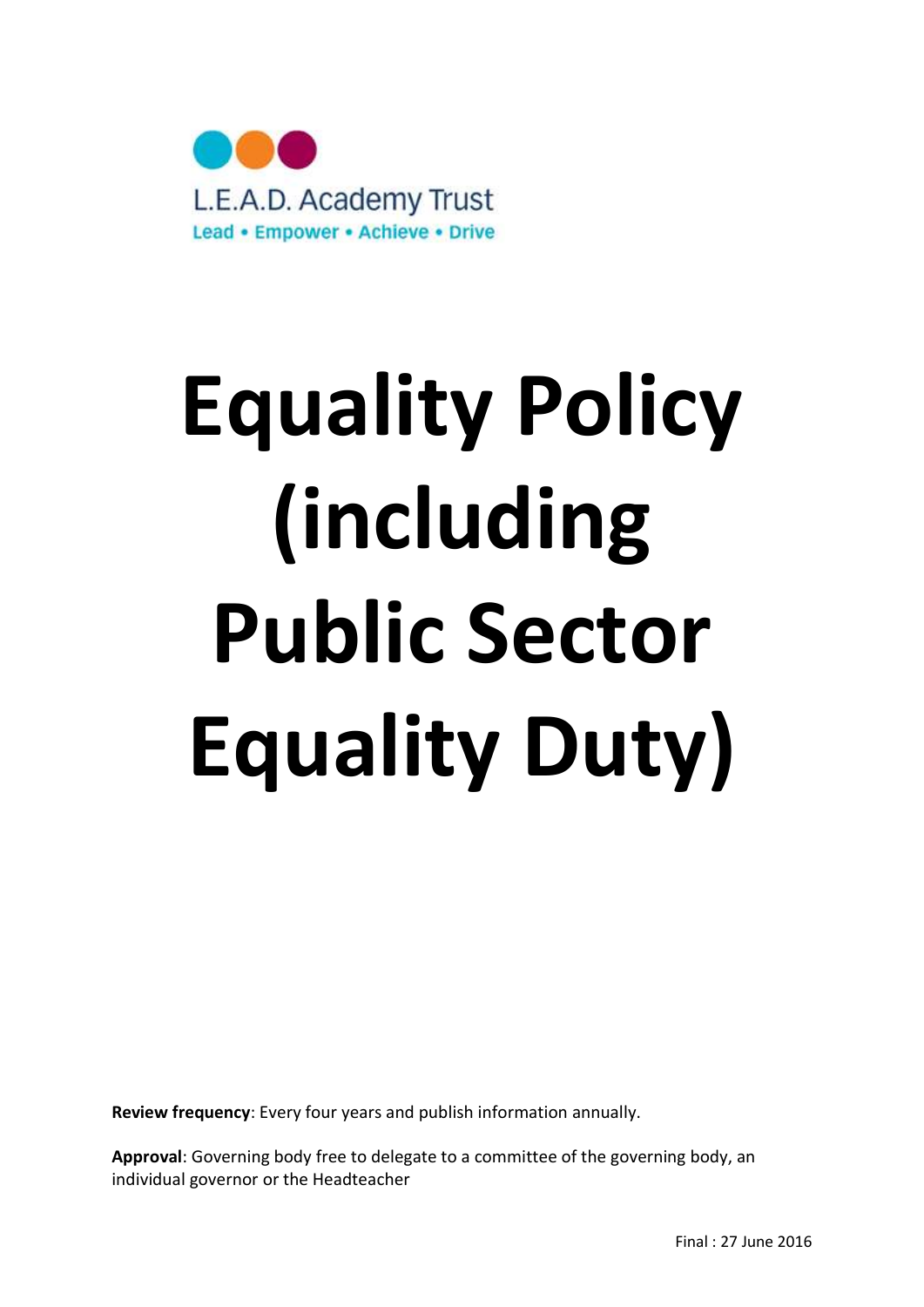# Policy Statement

#### Introduction

The L.E.A.D. Academy Trust requires this policy to be implemented by all its member academies.

We believe in our duty and will be proactive in working to:

- eliminate unlawful discrimination, harassment, victimisation and other prohibited conduct;
- advance equality of opportunity between those who have protected a characteristic and those who do not;
- foster good relations between those who have a protected characteristic and those who do not.

Cross reference: School Behaviour Policy, Equality information and objectives (public sector equality duty) statement for publication Policy

#### **Objectives**

The objectives of the Trust's Equality Policy are to:

- develop an ethos which respects and values all people
- actively promote equality of opportunity
- prepare pupils for life in a diverse society
- promote good relations amongst people within the academy community and the wider communities in which we work
- eliminate all forms of unfair discrimination, bullying, harassment or other oppressive behaviour
- deliver equality and diversity through academy policies, procedures and practice
- do our utmost, within available resources, to remove barriers which limit or discourage access to academy provision and activities
- take positive action to provide encouragement and support to individuals and groups whose progress has been limited by stereotyping and cultural expectations
- monitor the implementation of equality and diversity within the academy
- set targets for improvement and evaluate the impact of equality and diversity action in achieving our goals.

#### Legal Framework

The Equality Act 2010

The Equality Act 2010 (Specific Duties) Regulations 2011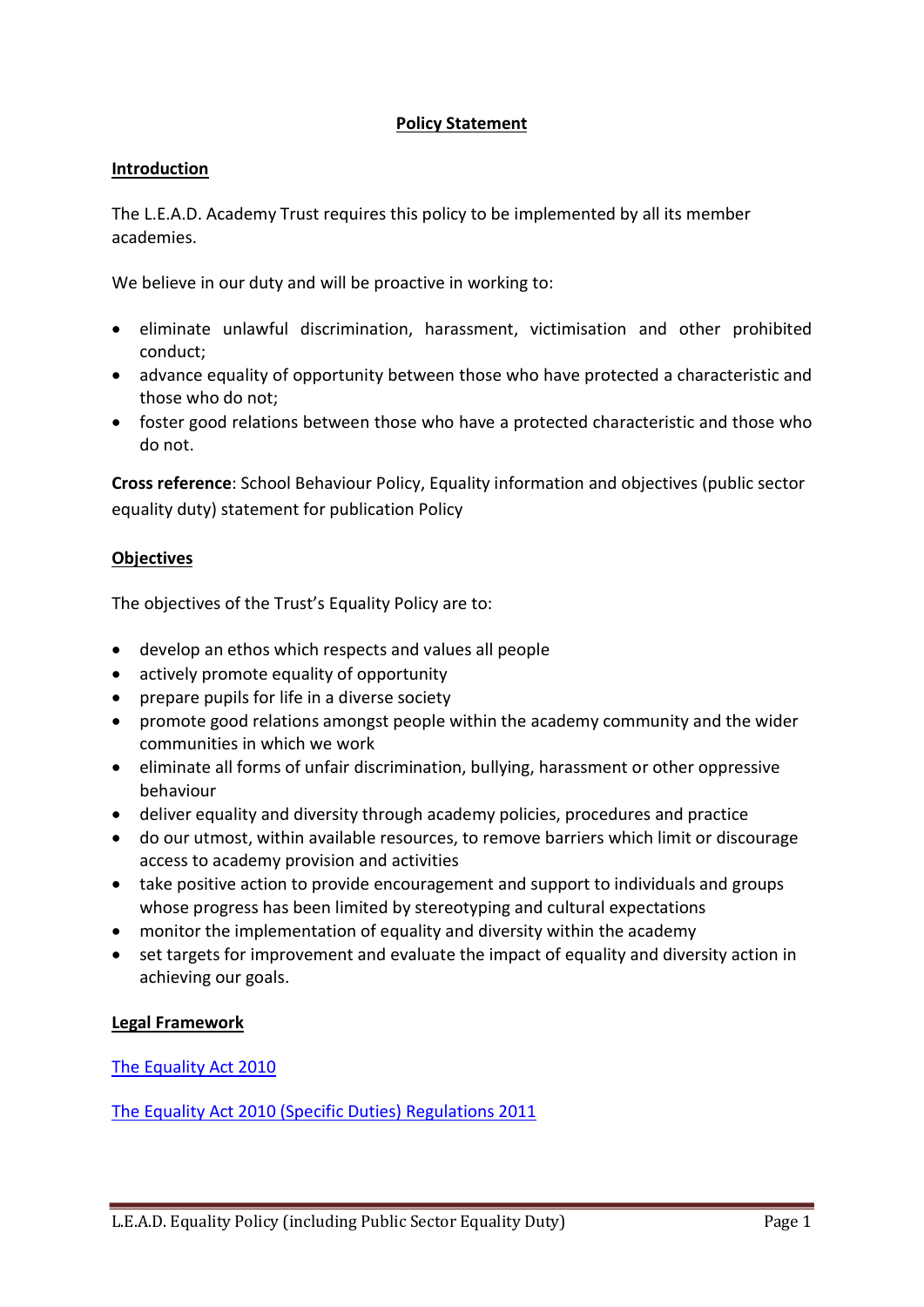Under specific duties, proprietors of academies are required to draw up and publish equality objectives every four years and annually publish information demonstrating how they are meeting the aims of the Public Sector Equality Duty.

The Public Sector Equality Duty came into force across Great Britain on 5 April 2011. It means that public bodies have to consider all individuals when carrying out their day-to-day work – in shaping policy, in delivering services and in relation to their own employees.

The L.E.A.D. Academy Trust defines the policy expectation, but the responsibility for implementation of the policy rests with the Headteacher of each academy.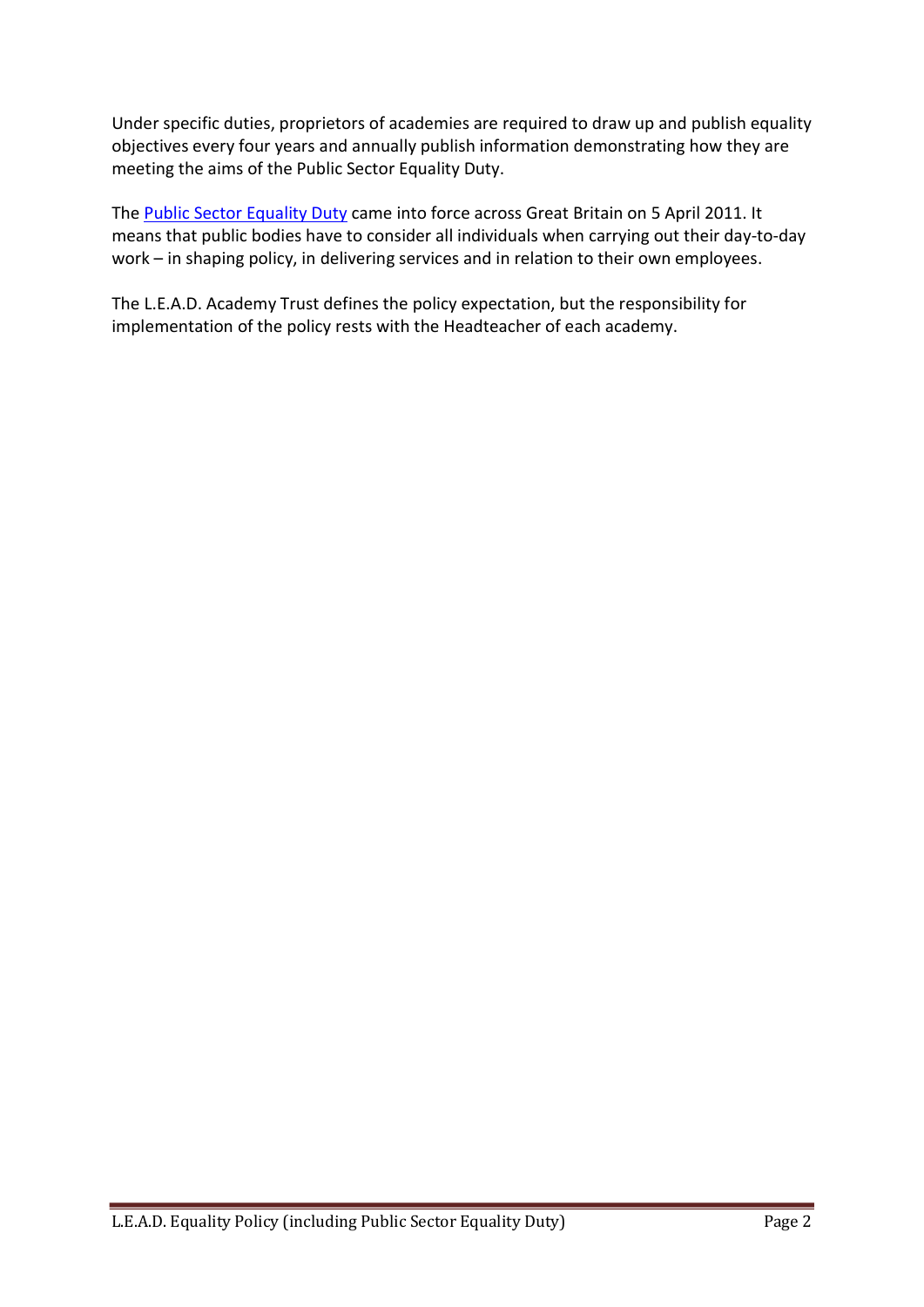# Model Policy

The academy will fulfil its Public Sector Equality Duty by drawing up and publishing equality objectives every four years and annually publishing information demonstrating how we are meeting the aims of the Public Sector Equality Duty.

The academy welcomes its duties under the Equality Act 2010 to eliminate discrimination, advance equality of opportunity and foster good relations in relation to age (as appropriate), disability, ethnicity, gender (including issues of transgender, and of maternity and pregnancy), religion and belief, and sexual identity.

We fully embrace that these duties reflect international human rights standards as expressed in the UN Convention on the Rights of the Child, the UN Convention on the Rights of People with Disabilities, and the Human Rights Act 1998.

#### The Guiding Principles

Academy-level policy and practice is proactive and reflects the following nine principles:

#### Principle 1: All learners are of equal value

We see all learners and potential learners, and their parents and carers, as of equal value:

- whether or not they are disabled
- whatever their ethnicity, culture, national origin or national status
- whatever their gender and gender identity
- whatever their religious or non-religious affiliation or faith background
- whatever their sexual identity

#### Principle 2: We recognise and respect difference

Treating people equally does not necessarily involve treating them all the same. Our policies, procedures and activities must not discriminate but must nevertheless take into account differences of life-experience, outlook and background, and the kinds of barrier and disadvantage which people may face, in relation to:

- disability, so that reasonable adjustments are made
- ethnicity, so that different cultural backgrounds and experiences of prejudice are recognised
- gender, so that the different needs and experiences of girls and boys, and women and men, are recognised
- religion, belief or faith background
- sexual identity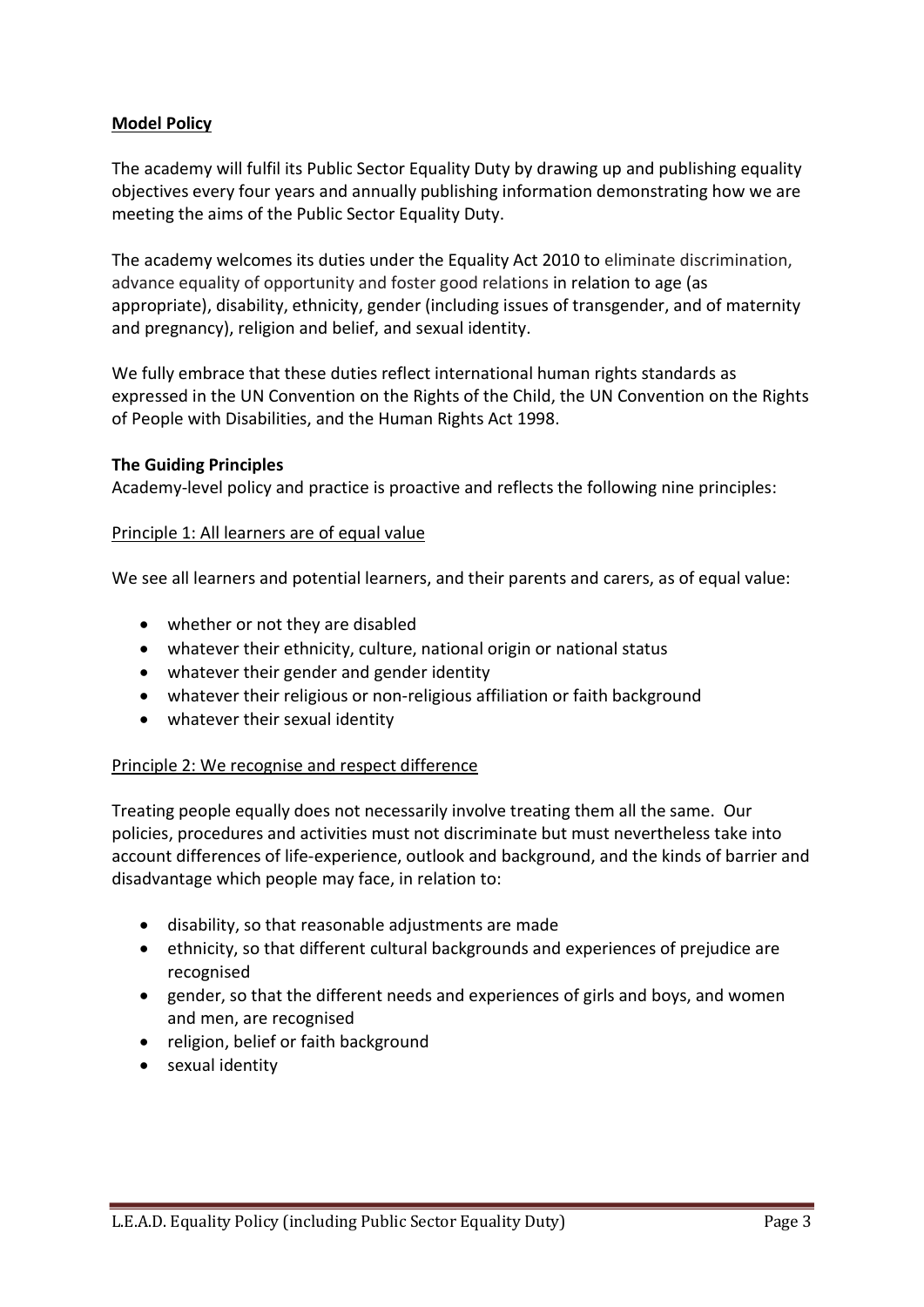# Principle 3: We foster positive attitudes and relationships, and a shared sense of cohesion and belonging

We intend that our policies, procedures and activities should promote:

- positive attitudes towards disabled people, good relations between disabled and non-disabled people, and an absence of harassment of disabled people
- positive interaction, good relations and dialogue between groups and communities different from each other in terms of ethnicity, culture, religious affiliation, national origin or national status, and an absence of prejudice-related bullying and incidents
- mutual respect and good relations between boys and girls, and women and men, and an absence of sexual and homophobic harassment

# Principle 4: We observe good equalities practice in staff recruitment, retention and development

We ensure that policies and procedures should benefit all employees and potential employees, for example in recruitment and promotion, and in continuing professional development:

- whether or not they are disabled
- whatever their ethnicity, culture, religious affiliation, national origin or national status
- whatever their gender and sexual identity, and with full respect for legal rights relating to pregnancy and maternity

# Principle 5: We aim to reduce and remove inequalities and barriers that already exist

In addition to avoiding or minimising possible negative impacts of our policies, we take opportunities to maximise positive impacts by reducing and removing inequalities and barriers that may already exist between:

- disabled and non-disabled people
- people of different ethnic, cultural and religious backgrounds
- girls and boys, women and men

# Principle 6: We consult and involve widely

We engage with a range of groups and individuals to ensure that those who are affected by a policy or activity are consulted and involved in the design of new policies, and in the review of existing ones.

We consult and involve:

- disabled people as well as non-disabled
- people from a range of ethnic, cultural and religious backgrounds
- both women and men, and girls and boys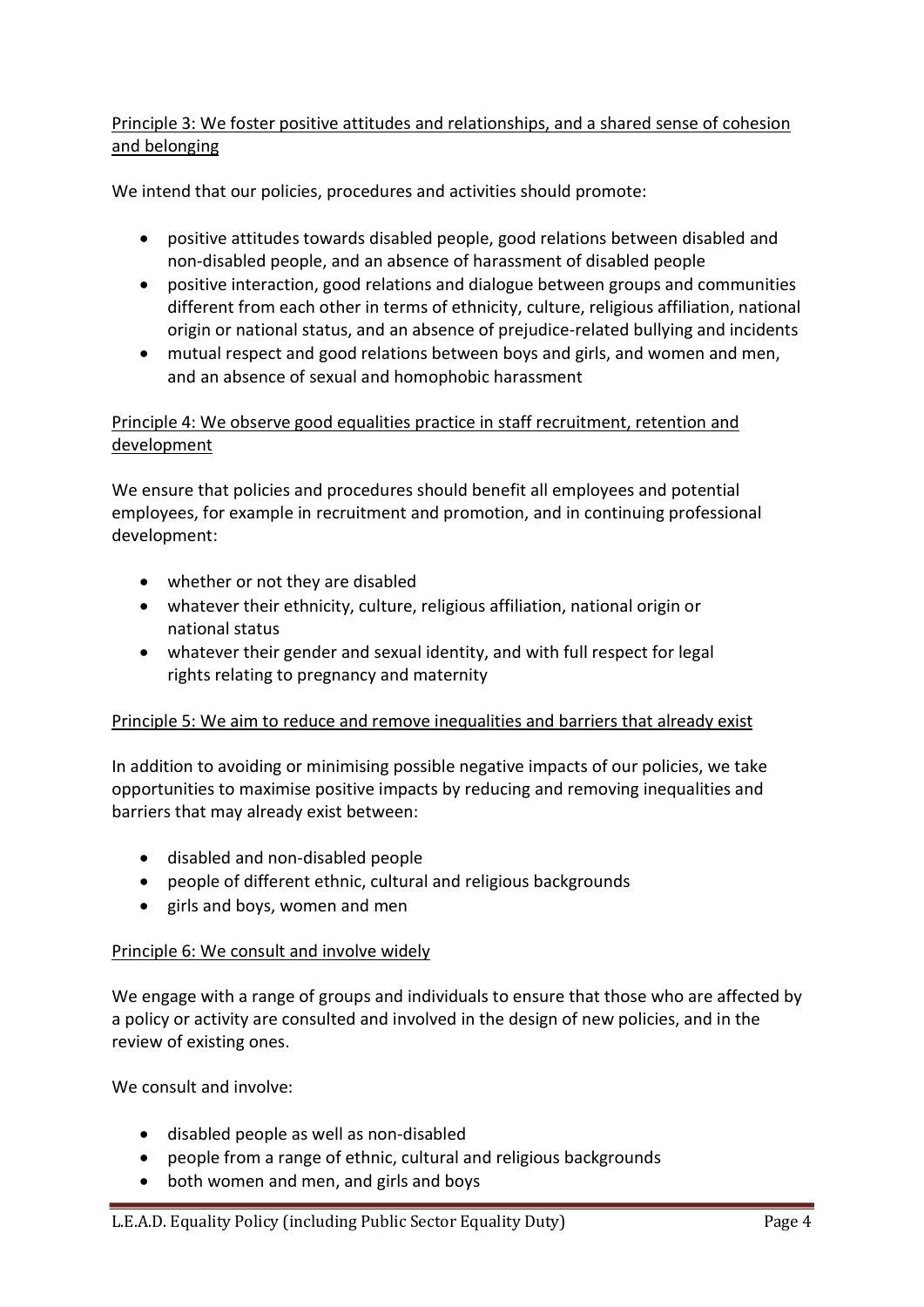- gay people as well as straight
- transgender people

# Principle 7: Society as a whole should benefit

We intend that our policies and activities should benefit society as a whole, both locally and nationally, by fostering greater social cohesion, and greater participation in public life of:

- disabled people as well as non-disabled
- people of a wide range of ethnic, cultural and religious backgrounds
- both women and men, girls and boys
- gay people as well as straight
- transgender people

#### Principle 8: We base our practices on sound evidence

We maintain and publish quantitative and qualitative information about our progress towards greater equality in relation to:

- disability
- ethnicity, religion and culture
- gender

#### Principle 9: Objectives

We formulate and publish specific and measurable objectives, based on the evidence we have collected and published (Principle 8) and the engagement in which we have been involved (Principle 7), in relation to:

- **•** disability
- ethnicity, religion and culture
- gender

We recognise that the actions resulting from a policy statement such as this are what make a difference.

Every three years we draw up an action plan within the framework of the Trust's improvement plan and processes of self-evaluation, setting out the specific equality objectives we shall pursue. The objectives which we identify take into account national and local priorities and issues, as appropriate.

We keep our equality objectives under review and report annually on progress towards achieving them.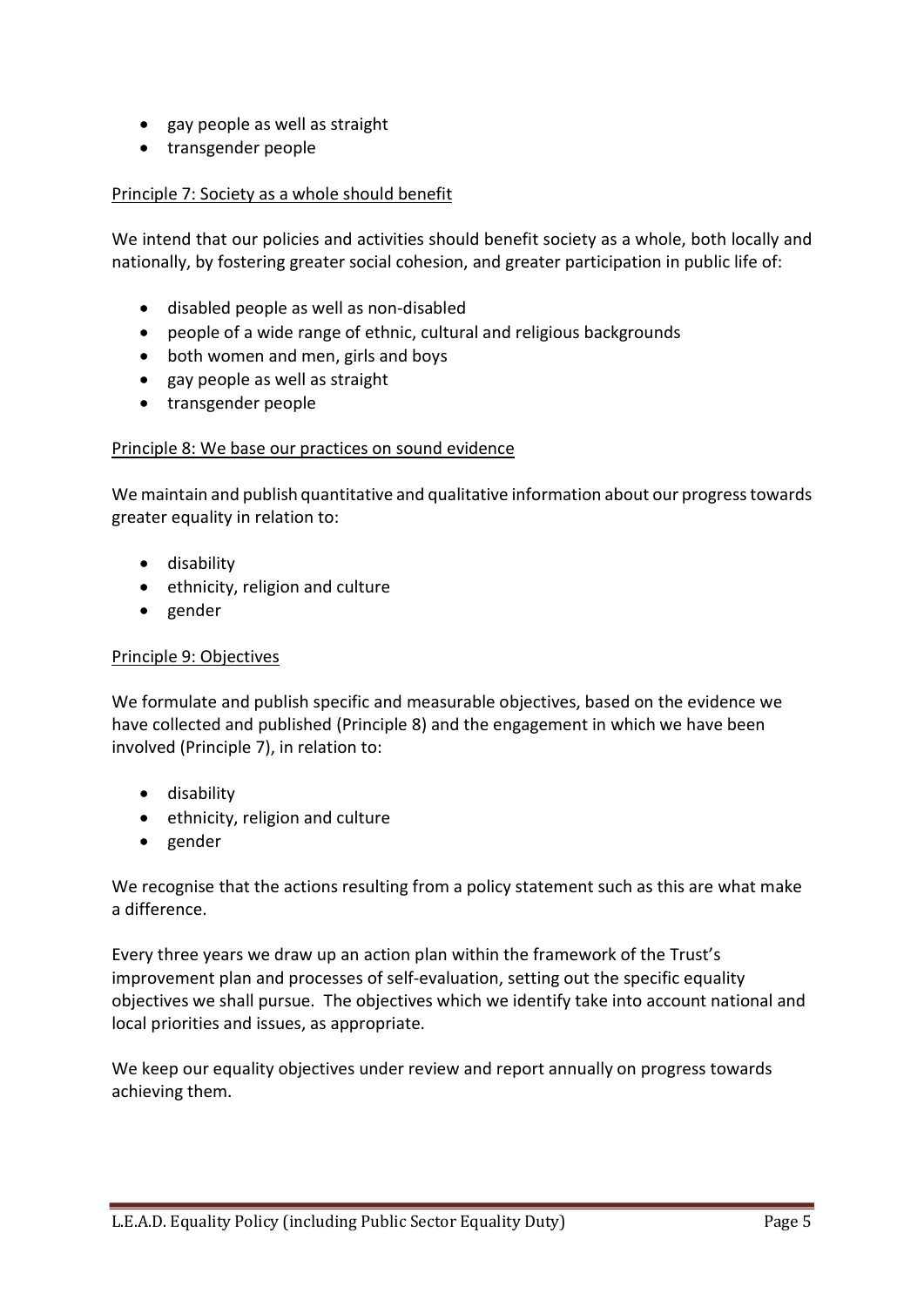# The Curriculum/Teaching and Learning

Equality and diversity are embedded as far as possible in all areas of the curriculum and pupils are given opportunities to explore prejudice and discrimination, and to positively explore differences in relation to race/ethnicity, religion/belief, gender, disability etc. This is implemented through a diverse and exciting curriculum, which is carefully planned and monitored. Assessment data will be used to monitor the progress of particular groups. Particular attention will be given to identified trends in performance, in order that any patterns can be challenged and met.

Stereotyping will be challenged through academy assemblies, Social and Emotional Aspects of Learning (SEAL) work, class discussions and through visual displays around the academy. When considering particular roles and responsibilities all children will be considered equally.

# Ethos and Organisation

The academy ensures the 'Guiding Principles' above apply to the full range of policies and practices, including those that are concerned with:

- pupils' progress, attainment and achievement
- pupils' personal development, welfare and well-being
- teaching styles and strategies
- admissions and attendance
- staff recruitment, retention and professional development
- care, guidance and support
- behaviour, discipline and exclusions
- working in partnership with parents, carers and guardians
- working with the wider community.

# Addressing Prejudice and Prejudice-related Bullying

The academy is opposed to all forms of prejudice which stand in the way of fulfilling the legal duties referred to in the introduction:

- prejudices around disability and special educational needs
- prejudices around racism and xenophobia, including those that are directed towards religious groups and communities, for example anti-Semitism and Islamophobia, and those that are directed against Travellers, migrants, refugees and people seeking asylum
- prejudices reflecting sexism and homophobia.

The academy gives guidance to staff on how prejudice-related incidents should be identified, assessed, recorded and dealt with. [See School Behaviour Policy]

The academy keeps a record of prejudice-related incidents and, if requested, can provide a report about the numbers, types and seriousness of prejudice-related incidents at the academy and how they are dealt with.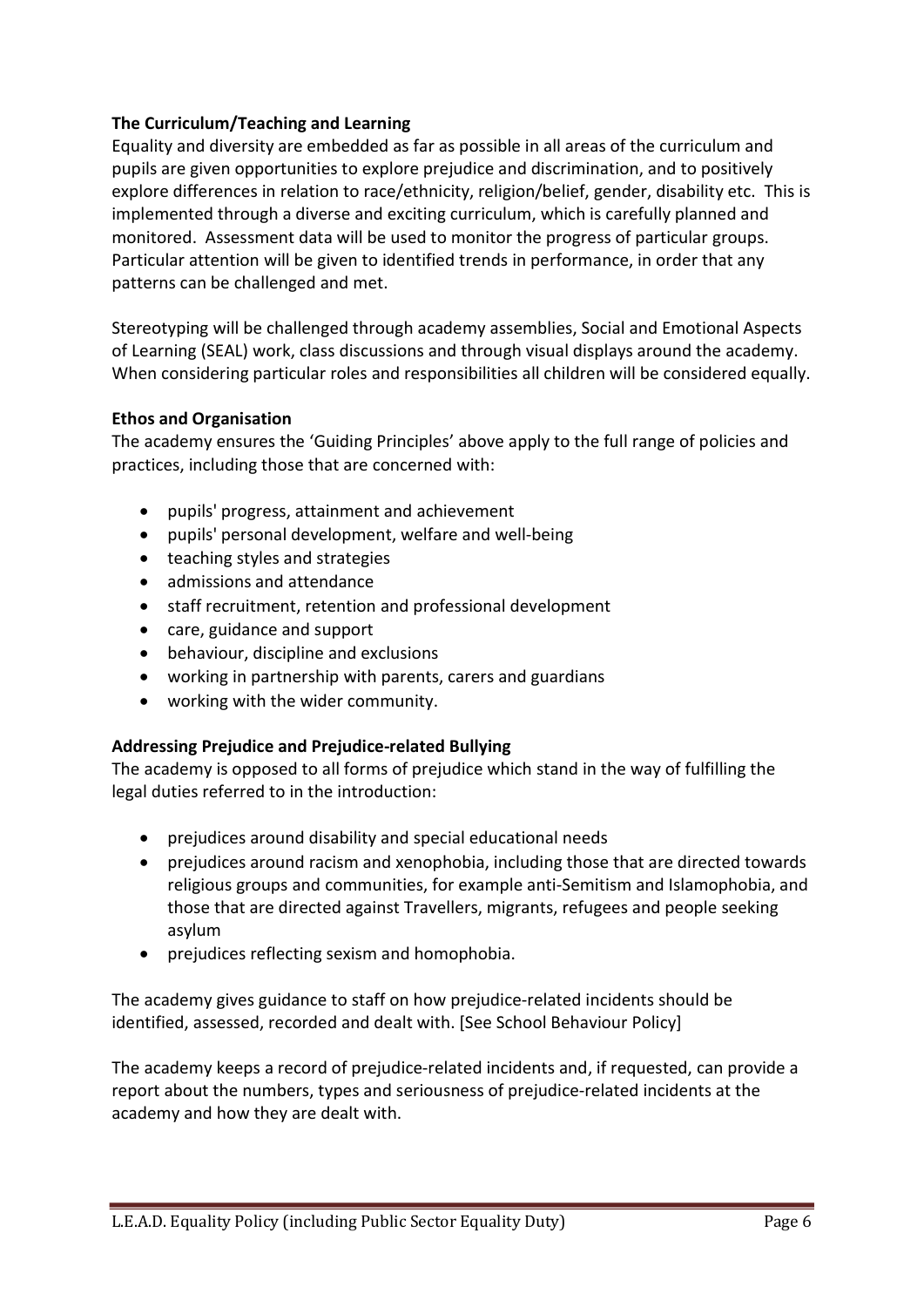# Roles and Responsibilities

The governing body is responsible for ensuring that the academy complies with legislation and that this policy and its related procedures are implemented.

A member of the governing body has a watching brief regarding the implementation of this policy.

The Headteacher is responsible for implementing the policy; for ensuring that all staff are aware of their responsibilities and are given appropriate training and support; and for taking appropriate action in any cases of unlawful discrimination.

The Leader of Inclusion has day-to-day responsibility for co-ordinating implementation of the policy.

All teaching staff are expected to:

- promote an inclusive and collaborative ethos in their classroom
- deal with any prejudice-related incidents that may occur
- plan and deliver curricula and lessons that reflect the guiding principles above
- support pupils in their class for whom English is an additional language
- keep up-to-date with equalities legislation relevant to their work.

#### Information and Resources

The content of this policy is to be made known to all staff and governors and, as appropriate, to all pupils and their parents and carers.

All academy staff and governors have access to a selection of resources which discuss and explain concepts of equality, diversity and community cohesion in appropriate detail.

# Religious Observance

We respect the religious beliefs and practice of all staff, pupils and parents, and comply with reasonable requests relating to religious observance and practice.

# Staff Development and Training

We ensure that all staff, including support and administrative staff, receive appropriate training and opportunities for professional development, both as individuals and as groups or teams.

# Breaches of the Policy

Breaches of this policy within academies will be dealt with in the same ways that breaches of other academy policies are dealt with, as determined by the Headteacher and governing body.

# Monitoring, Evaluation and Review

In order to determine the effectiveness of a policy, it is necessary to monitor and evaluate its impact. We collect, study and use quantitative and qualitative data relating to the implementation of this policy, and make adjustments as appropriate.